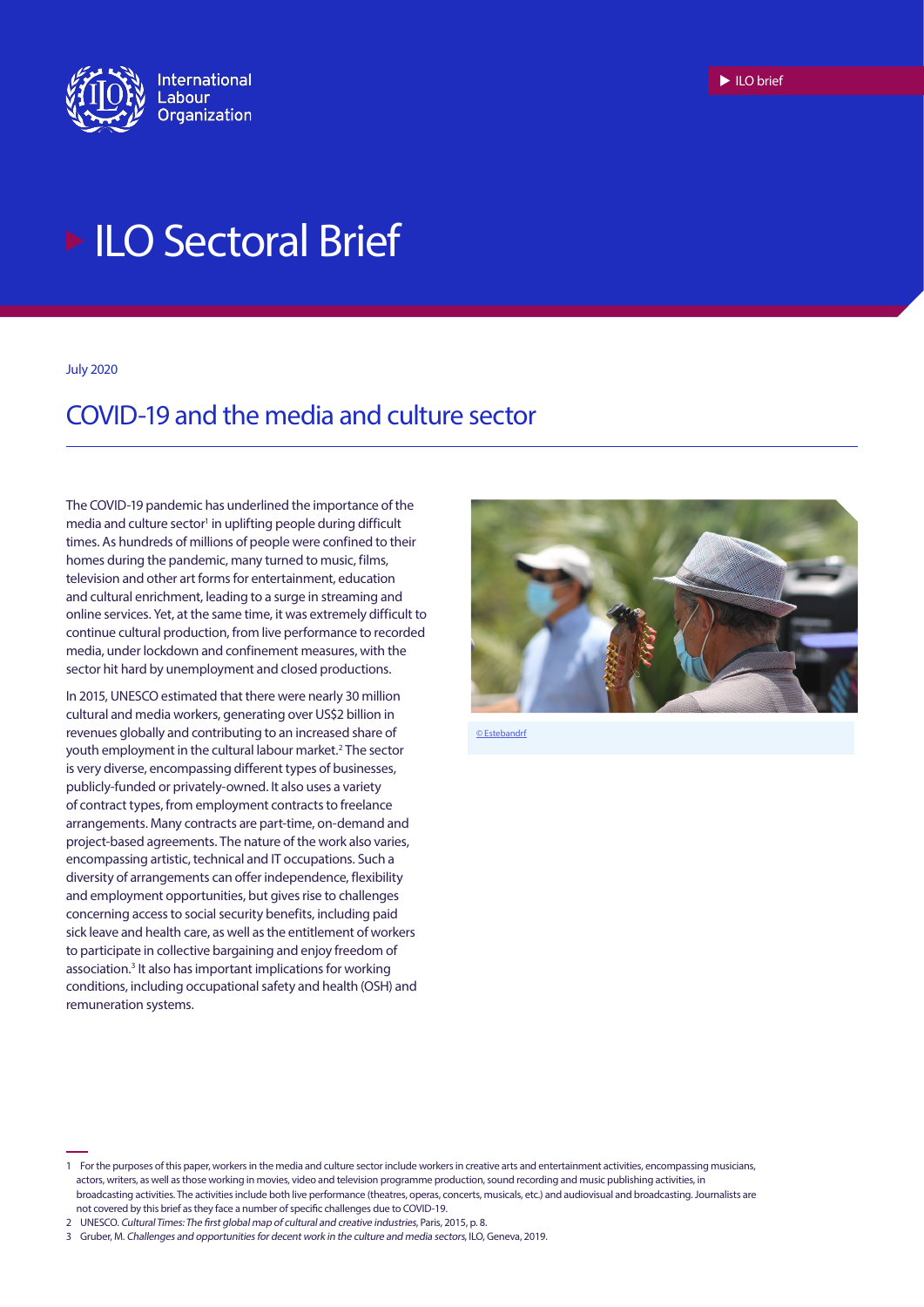# ▶ 1. The impact of COVID-19

### Impact on businesses and employment

Globally, COVID-19 has increased the volatility of the media and culture industry, which has witnessed a fall in economic returns and job losses. It is estimated, for instance, that the music sector has lost US\$10 billion in sponsorships due to the shutdown.<sup>4</sup> At the national level:

- in the United Kingdom, 75.9 per cent of the arts, entertainment and recreation workforce was furloughed at some time during lockdown;<sup>5</sup>
- in the Philippines, the number of employees in arts, entertainment and recreation services fell by 55 per cent in April 2020, in comparison with April 2019;<sup>6</sup>
- in Australia, employment in creative and performing arts activities fell to 29.5 per cent between 14 March and 18 April  $2020<sup>3</sup>$
- in Brazil, the revenues of the audiovisual, editing and news agency sector decreased by 14.8 per cent during March 2020;<sup>8</sup>
- in the United States, employment in the motion picture and sound recording and broadcasting sectors fell by 52.8 per cent and 8.7 per cent, respectively, between February and May 2020.<sup>9</sup>

Moreover, throughout the sector, businesses - from live production to recorded media companies - have severely scaled down their operations and, in some cases, the sector's supply capacity has been shifted towards the provision of essential goods and services for public emergency purposes, or to ensure workers remain in paid employment. This is the case in Georgia (United States), where film set construction workers have been redeployed to help build hospitals.10

# How COVID-19 is affecting the future of the media and culture sector

The pandemic has accelerated existing trends, which are poised to change the media and culture labour market and its business models, together with the working conditions and rights of workers in the sector.

#### Use of technologies

Different parts of the sector, from live performance to recorded media production, have capitalized unevenly on new technologies to find new ways of "monetizing" consumption. Live entertainment has not been able to take advantage of digital media to preserve its privileged relationship with its audience, while the consumption of on-demand music and audio-visual content has further increased, with streaming services taking the lion's share and further replacing physical sales.<sup>11</sup> Technology is also transforming how music is made, and this has accelerated during the pandemic. The changing use of applications and platforms is already raising intellectual property rights issues.

Technological solutions have been used on improvised film sets to maintain social distancing,<sup>12</sup> with extras sometimes being replaced by computer-generated images.<sup>13</sup> In some cases, actors have been provided with equipment to film themselves. Similarly, dubbing and voice-over work has been carried out in artists' home studios, sometimes with equipment provided by the production, or with trailers parked near their homes and artistic directors calling in remotely. In some cases, alternative technologies, such as smartphones, have been used for the production of small budget movies and documentaries,<sup>14</sup> although most professional studio production has largely been incapacitated by the crisis.

The push towards digitalization may have implications for the future labour market in the sector. The penetration of advanced technologies in the film sector may further reduce employment for certain types of technicians and audio-visual workers, while increasing the use of visual effects and the employment of specialized technicians.<sup>15</sup>

#### Challenges to traditional business models

In live performance, the cancellation of concerts and other events, including festivals, has caused the release of new

<sup>4</sup> Hall, S. "[This is how COVID-19 is affecting the music industry"](https://www.weforum.org/agenda/2020/05/this-is-how-covid-19-is-affecting-the-music-industry/), World Economic Forum, 27 May 2020.

<sup>5</sup> United Kingdom Office of National Statistics. [Business Impacts of COVID-19 Survey \(BICS\),](https://www.ons.gov.uk/economy/economicoutputandproductivity/output/datasets/businessimpactofcovid19surveybicsresults) Final results, Wave 5 (4 – 7 May 2020).

<sup>6</sup> Philippine Statistics Authority. [Labor Force Survey, April 2019 and April 2020](https://psa.gov.ph/system/files/TABLE 2   Employed Persons by Sector%2C Subsector%2C and Hours Worked%2C Philippines April 2019 and April 2020.xlsx).

Australian Bureau of Statistics. [Jobs by industry sub-division.](https://www.abs.gov.au/ausstats/abs@.nsf/Latestproducts/6160.0.55.001Main Features7Week ending 2 May 2020?opendocument&tabname=Summary&prodno=6160.0.55.001&issue=Week%20ending%202%20May%202020&num=&view=)

<sup>8</sup> Institute Brasileiro de Geografia e Estatistica (IBGE). [Pesquisa Mensal de Serviços](https://sidra.ibge.gov.br/tabela/6443#resultado).

<sup>9</sup> United States Bureau of Labor Statistics. [Current Employment Statistics survey](https://beta.bls.gov/dataQuery/find?st=0&r=20&fq=survey:%5bce%5d&more=0).

<sup>10</sup> United States, State of Georgia. ["Spotlight on Georgia Film Industry Efforts to Help During COVID-19](https://www.georgia.org/newsroom/blogs/spotlight-georgia-film-industry-efforts-help-during-covid-19)", 9 April 2020.

<sup>11</sup> Hall, S. "[This is how COVID-19 is affecting the music industry"](https://www.weforum.org/agenda/2020/05/this-is-how-covid-19-is-affecting-the-music-industry/), op. cit.

<sup>12</sup> France 24.["Robot helps Turkish sitcom keep cameras rolling in age of Covid-19](https://www.youtube.com/watch?v=wyhW4uDURPI)", video, 19 May 2020.

<sup>13</sup> Richwine, L. ["Hollywood está em busca de especialistas em coronavírus para retomar filmagens"](https://www1.folha.uol.com.br/ilustrada/2020/05/hollywood-busca-especialistas-em-coronavirus-para-retomar-filmagens.shtml), Folha de São Paulo/Reuters, 27 May 2020.

<sup>14</sup> Labaki, A. ["Como é filmar na era do coronavírus](https://valor.globo.com/eu-e/coluna/amir-labaki-como-e-filmar-na-era-do-coronavirus.ghtml)", Valor Econômico, 15 May 2020.

<sup>15</sup> Hall, S. "[This is how the film industry is fighting lockdown](https://www.weforum.org/agenda/2020/05/this-is-how-the-film-industry-is-fighting-lockdown/)", op. cit.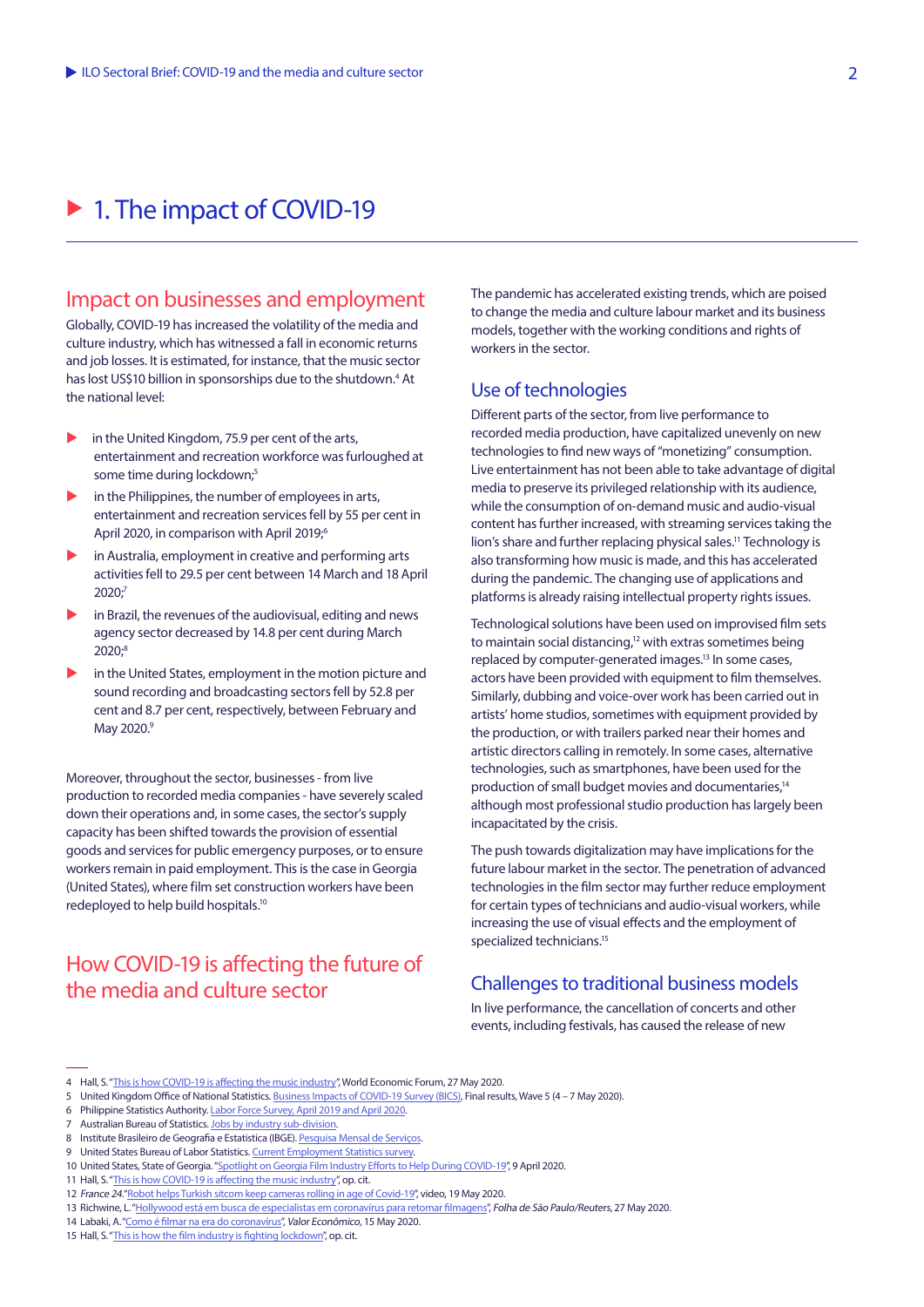recordings to be delayed and has encouraged greater recourse to performance livestreams, including by orchestras and ballets performing for a virtual audience. While this model has helped to maintain a relationship with their audiences, it may not be a viable solution in the long term given the essence of live performance and the fact that some sectors are less adaptable to this type of production. For example, operas and classical concerts are often too complex to be carried out virtually with members performing in different settings.

Moreover, the broadcasting, webcasting or streaming of live events may offer lower financial returns. Indeed, these models tend to favour established artists with access to platforms and label support. The increased use of online platforms also raises issues concerning remuneration, as they have become an important source of revenue for performers, and the technologies remain inaccessible to small venues, such as bars, pubs and tiny theatres, where a very large number of live performances usually take place.

A change in the way live entertainment is performed for a virtual public would require different occupational profiles and the need to provide appropriate skills to the workers involved. It would also give rise to severe challenges concerning the implementation and observance in a home or informal work environment of terms and conditions established through collective bargaining.

#### Resuming cultural activities

For live or recorded entertainment production to resume in a still insecure environment, it is essential to develop ad hoc measures and procedures tailored to the specific needs of each sub-sector so that work can be carried out safely and consumer confidence restored.

Health and safety considerations may need to be balanced with the economic needs of promoters and employers, for example in relation to the minimum percentage of seats required to ensure financial viability. Special support for the industry may be needed to address this very delicate balance.

While large production companies and studios may survive the disruption and the additional safety and security measures put in place to reduce the risk of infection, small studios and independent productions may not have the resources to make adjustments that threaten their business viability.16 This raises the issue of the access of such productions to the small business loans that some governments in industrialized countries have made available to small and medium-sized enterprises (SMEs).

Employment in traditional live performance settings has disappeared entirely during the pandemic and is likely to remain very scarce for quite some time, affecting not only artists, but also those working at venues and events.<sup>17</sup> One well-known circus is reported to have dismissed 95 per cent of its employees.<sup>18</sup> Some of the workers involved in live events may be able to return to work once adequate safety procedures have been adopted and implemented, but a number of venues may be unsustainable if they are forced to operate at a fraction of their audience capacity.

Some sectors are in standby, depending on others being able to restart. For instance, cinemas may be ready to open at dates set by governments, but they may see little economic benefit in doing so before new movies are completed and distributed (for example, in Portugal).<sup>19</sup> In other countries, such as Switzerland, cinemas will open with 50 per cent seating capacity to allow for social distancing. Even when premièring new content, movie theatre owners are concerned about breaking even, with closure a less costly option in some cases.<sup>20</sup>

Specific safety protocols for film and television production are gradually emerging, making it possible to envisage a return to a new normal.<sup>21</sup> Best practices include special OSH arrangements for acting and the representation of intimacy scenes, for which the use of personal protective equipment (PPE) or social distancing is not always possible. Moreover, not all the ad hoc safety procedures introduced have been the outcome of thorough and inclusive industry consultation based on the best available scientific research. Concerns remain concerning the extent to which such measures effectively protect all those working on set. In many countries, pressure is extremely high to resume production. Unions and guilds representing cast and crew across the world are engaging in consultations to share best practices on a wide range of issues throughout the production process, such as testing, the protection of actors, crew and production staff, as well as the practical organization of shooting days in studios and on location.<sup>22</sup>

Recovery in the live performance sector may take much longer, in view of the much greater challenges in implementing social distancing measures among cast, crew and the audience. Some music festivals, including the Salzburg festival, have been substantially reduced in size,<sup>23</sup> with potential consequences for jobs and revenues. For theatres and operas, recovery may be particularly problematic, as they usually involve performances in confined spaces, often lacking proper ventilation systems, and/ or mainly attracting audiences from high-risk groups (such as the elderly).24

16 Ibid.

23 Chastand, J.-B. ["Coronavirus: La musique classique reprend progressivement en Autriche"](https://www.lemonde.fr/musiques/article/2020/05/26/coronavirus-la-musique-classique-reprend-en-autriche_6040775_1654986.html), Le Monde, 26 May 2020.

<sup>17</sup> Richwine, L. ["Hollywood está em busca de especialistas em coronavírus para retomar filmagens"](https://www1.folha.uol.com.br/ilustrada/2020/05/hollywood-busca-especialistas-em-coronavirus-para-retomar-filmagens.shtml), op. cit.

<sup>18</sup> Jouan, H. ["Guy Laliberté veut racheter le Cirque du Soleil, qu'il avait fondé"](https://www.lemonde.fr/economie/article/2020/05/25/guy-laliberte-veut-racheter-le-cirque-du-soleil-qu-il-avait-fonde_6040700_3234.html), Le Monde, 25 May 2020.

<sup>19</sup> Público PT. ["Associação pede adiamento de reabertura dos cinemas comerciais para 2 de Julho](https://www.publico.pt/2020/05/25/culturaipsilon/noticia/associacao-pede-adiamento-reabertura-salas-comercial-cinema-2-julho-1917979)", 25 May 2020.

<sup>20</sup> Porto, W. ["Fechados por causa do coronavírus, cinemas tentam sobreviver ao colapso](https://www1.folha.uol.com.br/ilustrada/2020/04/fechados-por-causa-do-coronavirus-cinemas-tentam-sobreviver-ao-colapso.shtml)", Folha de São Paulo, 23 April 2020.

<sup>21</sup> See International Federation of Actors (FIA). "[Safety Guidelines and Protocols](https://fia-actors.com/resources/covid19-crisis/safety-guidelines-and-protocols)", n.d.

<sup>22</sup> UNI Global Union. ["For a safe return to work for the global film & TV industry"](https://www.uniglobalunion.org/news/a-safe-return-work-global-film-tv-industry), News, 22 June 2020.

<sup>24</sup> Starkier, I. ["Déconfinement : « Sortons le théâtre de ces lieux où il était en train de se momifier](https://www.lemonde.fr/idees/article/2020/05/23/deconfinement-sortons-le-theatre-de-ces-lieux-ou-il-etait-en-train-de-se-momifier_6040548_3232.html)»", Le Monde, 23 May 2020.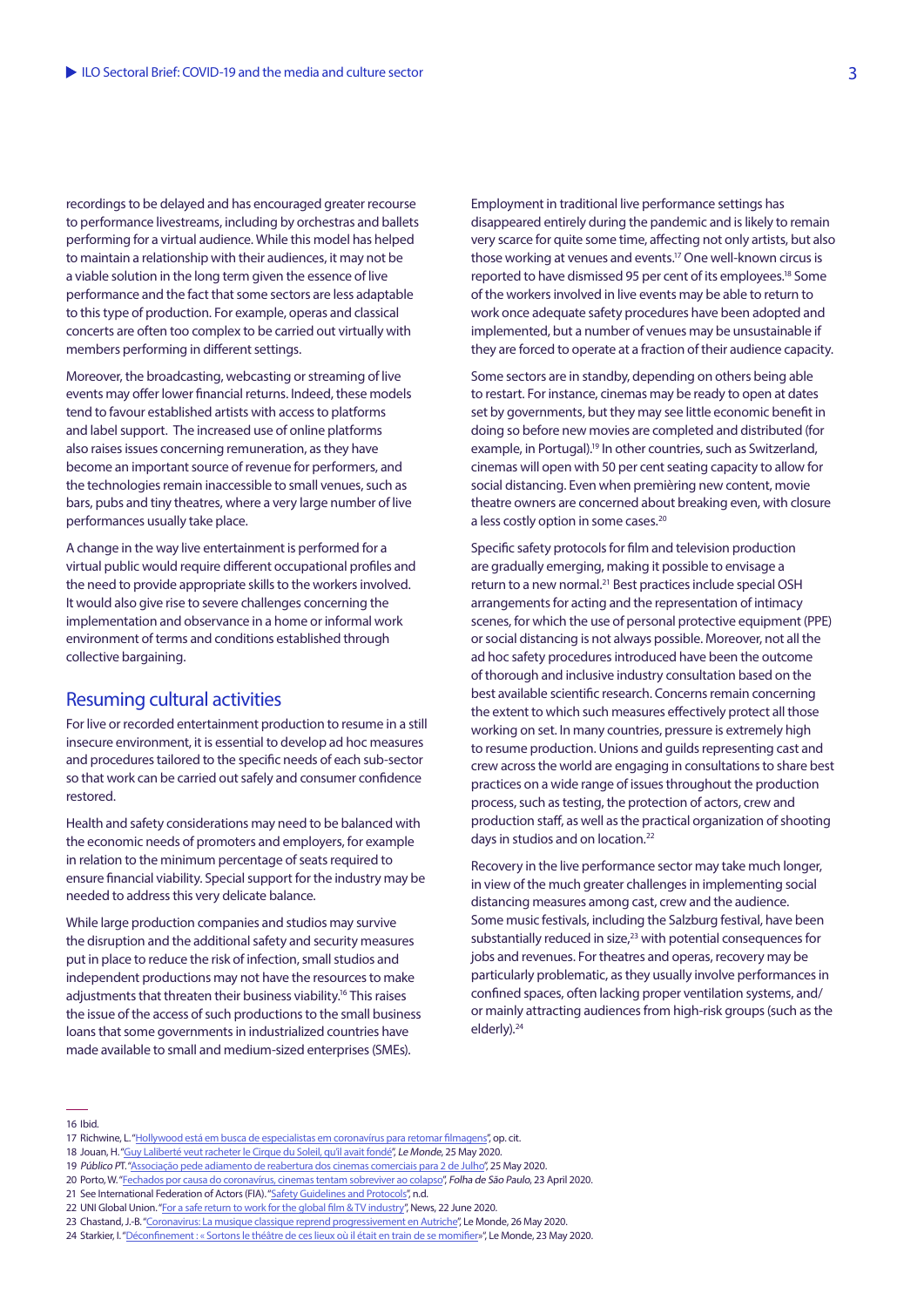# $\triangleright$  2. Responses by constituents and partners

## Government relief measures

Like many sectors, the culture sector has benefited from rescue packages adopted by governments,25 mainly aimed at ensuring the economic survival of businesses or access (mainly for workers in an employment relationship) to social security benefits.<sup>26</sup> In general, three main means of action have been used: the injection of liquidity and income support into the industry; the deferral of social security payments for both workers and employers; and indemnity funds (for redundancies).

Examples of the measures taken include:

- relaxation of requirements for grants, deadline extensions and/or continuity of grants
- anticipation of royalties, waivers of payroll taxes and other payments for entertainment and culture
- direct support (such as special allowances for organizations, businesses, the self-employed and freelancers) (for example, Switzerland)
- temporary solidarity grants, or emergency funds
- loan guarantees for liquidity support or the relaxation of loan conditions
- temporary unemployment schemes and the suspension of social security contributions for self-employed artists (Ukraine)<sup>27</sup>
- integration of the media and culture sector in broader national relief packages, with ad hoc measures for the sector  $($ Italy $).<sup>28</sup>$

In some countries, government responses have gone beyond support funding, with the establishment of task forces to discuss future strategies for digitally streamed cultural content (Belgium), or to initiate a broader discussion on a strategy to support action for the culture sector (France).29

### Responses in the film production and audio-visual sector

### Mitigating the economic impact of the pandemic and reinventing the business

The film and screen production industry has found several ways to support workers and producers. These include relief funds from public agencies or film production companies to support creative workers and crew,<sup>30</sup> access to online mentoring, learning and training, as well as the use of streaming technology to organize online film projects and festivals.<sup>31</sup>

#### Occupational infection control and prevention

General occupational safety and health (OSH) standards are being adapted to film studios, broadcasting sets and other production environments in response to the specific exposure risks of workers and managers. Emerging sector-specific protocols and guidelines are often the outcome of cooperation between unions and other industry stakeholders, or the initiative of audio-visual bodies, with a view to establishing new safety procedures for the safe resumption of film and TV production.32 They provide guidance, from pre-production to post-production, on such matters as:

- general guiding principles, including roles and responsibilities
- risk assessment and prevention, infection control, testing, PPE, disinfection, food and beverage hygiene
- physical distancing on set, including writers' rooms and shared spaces
- protecting and supporting cast and crew health and safety, including symptom screening and leave policies
- training and education
- unique production-specific concerns, such as cast and crew working in close proximity, special considerations for performers, casting and auditions, transport, filming on location and scouting
- communication on special risk containment procedures with subcontracted companies.<sup>33</sup>

32 European Film Commissions Network (EUFCN). "[FILMING EUROPE IN SAFETY: Guidelines for production during COVID-19](https://eufcn.com/guidelines-production-during-covid-19/)".

<sup>25</sup> Some of these packages were targeted at the media and culture sector, while others were broader measures, integrating some programmes for the sector. 26 In particular, measures have included the deferral of social security contributions for independent contractors, increased and facilitated access to unemployment benefits, public wage subsidies, sometimes extended to independent contractors, as well as grants from other sources, including collectively management organizations (in the form of advance payments) to various charitable or benevolent funds. Short-time work mechanisms to help retain people in employment have also been used, although these measures have been of limited benefit to performers in the recorded media sector due to the short length of their engagements. See FIA. "Concise review of relief measures accessible to performers in the [audiovisual sector during the Covid-19 crisis](https://fia-actors.com/fileadmin/user_upload/Pages/Documents_-_FIA_Website/2020/Specific_info_survey_outcomes_and_text_EN.pdf)", n.d.

<sup>27</sup> ILO. [Analysis: Governments' Responses to COVID-19,](https://www.ilo.org/actrav/info/pubs/WCMS_740916/lang--en/index.htm) ACTRAV, 6 April 2020.

<sup>28</sup> OECD. [Coronavirus \(COVID-19\) and cultural and creative sectors: Impact, policy responses and opportunities to rebound after the crisis](https://www.oecd.org/cfe/leed/culture-webinars.htm#CCIs), Webinar, 17 April 2020. 29 Ibid.

<sup>30</sup> See, for example: Sony Establishes 1 million USD Global Relief Fund, including, support for creators, artists and all those in professions supporting the industry impacted by the cancellation or postponement of concerts and live events, or the shutting down of film and television productions; Bean, T. Netflix Sets Up 100  [USD Million Coronavirus Relief Fund For Production Workforce](https://www.forbes.com/sites/travisbean/2020/03/20/netflix-sets-up-100-million-coronavirus-relief-fund-for-production-workforce/#74e5b83d7694), Forbes, n.d., intended for workers on Netflix's own productions around the world, in addition to the two weeks' pay committed to the crew and cast on suspended productions.

<sup>31</sup> Mitchell, W. and Dalton, B. ["At a glance: Film industry coronavirus creative, social and financial support initiatives"](https://www.screendaily.com/features/at-a-glance-film-industry-coronavirus-creative-social-and-financial-support-initiatives/5148482.article), Screen Daily, 19 June 2020.

<sup>33</sup> Norway Film Industry Council. ["Guidelines on COVID-19"](https://www.virke.no/bransjer/produsentforeningen/guide/#header-Tekst-8). The Council is composed of the Virke Norwegian Producers' Association, the Norwegian Filmmakers' Association, the Directors Guild of Norway, the Writers Guild of Norway and the Norwegian Actors' Equity Association.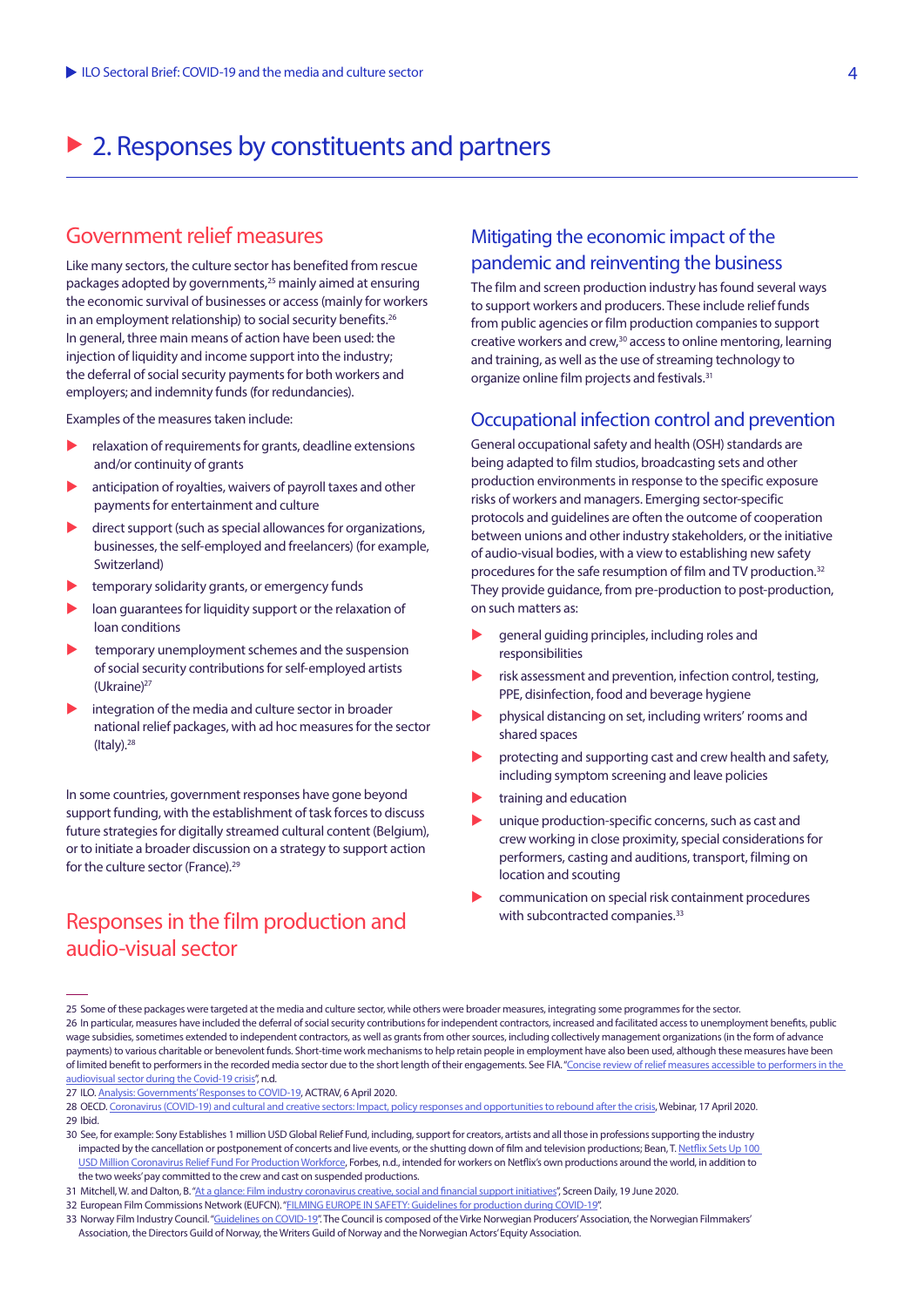## Responses in the live performance sector

Responses have varied in the field of music, as musicians in some countries were still allowed to work in media, radio and TV despite containment measures,<sup>34</sup> while recording and production ceased in others. In most cases, all performers stopped working during lockdown.

Within the music sector, there have been inconsistencies in the categories of workers covered by restrictive measures.<sup>35</sup> Responses have also varied between companies, often as a result of labour law, and differing rules governing the contracts of workers in ballet, theatres, orchestras and opera companies.<sup>36</sup>

The unstable income of many performers and their lack of recognition as "workers" in some countries, particularly in developing countries, has impeded their coverage by government programmes. For example, in Kenya and Côte d'Ivoire, musicians' unions and associations have created coalitions of artists to negotiate joint strategies with the government for relief measures.37

While some labels are offering advances on royalty payments, in practice, with the exception of well-known artists and those with powerful unions, the vast majority of performers are not entitled to any payment when their fixed performances are downloaded or streamed by online platforms.<sup>38</sup>

In Europe, support for the live entertainment sector has included grants and loans, advances on copyright or neighbouring rights and the postponement of taxes (Netherlands),<sup>39</sup> help-lines for economically vulnerable performers and consultations between stakeholders and governments on recovery plans (Spain).<sup>40</sup>

In the United States, the International Alliance of Theatrical Stage Employees (IATSE)<sup>41</sup> and unions representing performers have called for COVID-19 relief packages to address the future needs of creative workers,<sup>42</sup> while ensuring the protection of their pension plans and access to affordable, quality health care through subsidies for existing health plans.<sup>43</sup>

# Key issues relating to COVID responses in the media and culture sector

Job losses in the sector have highlighted the weaknesses of a very fragmented cultural sector, in which workers range from those engaged in publicly-funded institutions (such as national broadcasting or theatrical companies) to those in the private sector, including small and micro-enterprises, freelancers and independent contractors. The latter do not always benefit from employment protection mechanisms, social security, access to paid leave, health care and relief funds.

Responses by governments and the social partners have to take this diversity into account. In particular:

- Size and funding models need to be considered in the recovery: tailored plans are required for media and cultural institutions that are publicly-funded (such as state theatres), as well as those that are privately-owned.
- While multinational companies with sustainable revenues may sustain their own recovery, small companies will need a combination of economic measures (including credit, rent forbearance and short-term loans), occupational health guidance and the extension of health and social protection plans.
- Tailored OSH and employment-related recovery measures are required to cover the specific needs of workers in some cultural sectors (such as musicians playing wind instruments, actors performing on stage),<sup>44</sup> as well as the large number of freelance and independent workers in the sector, who do not receive regular wages and benefits and are not covered by paid leave.
- Social partners and other stakeholders will have to consider how freelance workers and workers in emerging forms of employment can have access to social security benefits, by adapting eligibility criteria and income thresholds, extending access to unemployment benefit to these workers, and combining non-contributory and contributory schemes.
- Such workers need to be represented in social dialogue mechanisms and, where appropriate, in collective bargaining as a means of improving their terms and conditions.
- Recovery strategies will have to combine financial policies with measures to address systemic issues in the sector concerning decent work and access to fundamental labour and social rights, with particular focus on those outside traditional employment relationships.
- This commitment requires a stronger sectoral link with employment policy decisions and skills development

37 Ibid., Côte d'Ivoire/SAMCI and Kenya/KeMU.

40 Ibid.

<sup>34</sup> International Federation of Musicians (FIM). ["COVID-19: Response of musician's unions"](https://www.fim-musicians.org/covid-19-response-of-unions/), Argentina/SADEM.

<sup>35</sup> Ibid., Italy/SLC-CGIL

<sup>36</sup> Ibid., Australia/MEAA.

<sup>38</sup> Singleton, M. ["Apple Music Launches \\$50M Advance Fund for Indie Labels During Coronavirus](https://www.billboard.com/articles/business/digital-and-mobile/9353371/apple-music-advance-fund-indie-labels-coronavirus)", Billboard, 7 April 2020.

<sup>39</sup> European Composer and Songwriter Alliance (ECSA). "[COVID-19 responses from the music sector](http://composeralliance.org/covid-19-responses/)".

<sup>41</sup> IATSE represents a wide range of workers in live theatre, motion picture and television production, trade shows and exhibitions, television broadcasting and concerts, as well as equipment and construction workshops.

<sup>42</sup> IATSE. ["Post-COVID-19 restarting of the entertainment industry"](https://www.iatse728.org/blog/5-1-2020-post-covid-19-restarting-of-the-entertainment-industry), 1 May 2020.

<sup>43</sup> IATSE. ["IATSE priorities for subsequent COVID-19 relief legislation"](https://www.iatse.net/news/iatse-priorities-subsequent-covid-19-relief-legislation), 16 April 2020.

<sup>44</sup> See also FIM. ["FIM Recommendations for a safe return to work of orchestra musicians](https://www.fim-musicians.org/wp-content/uploads/fim-recommendations-safe-return-to-work-EN.pdf?utm_source=FIM+News+%28EN%29&utm_campaign=7c570f8456-RSS_EMAIL_CAMPAIGN&utm_medium=email&utm_term=0_c7643b1e81-7c570f8456-1265697693)", n.d.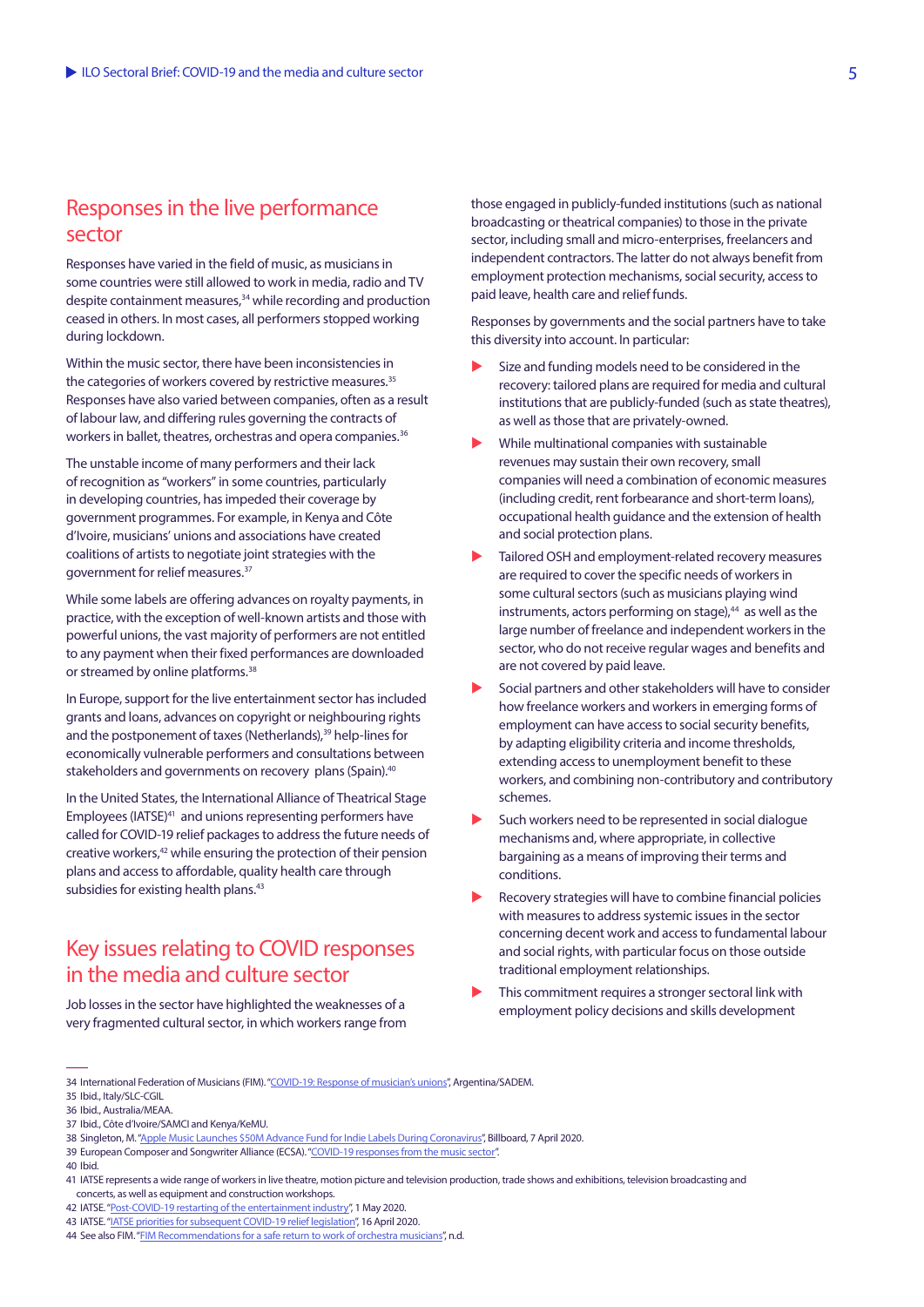strategies, and more coordinated discussions between ministries of culture and ministries of labour.

The exponential growth of streaming services calls for constructive dialogue between the social partners and governments on the impact of digitalization on the sector with a view to ensuring fair remuneration from digital platforms for creative workers, as well as decent terms and conditions for all workers involved in productions, irrespective of their employment status.

There is a need for investment in skills and technology, especially for more vulnerable workers, who are often excluded from vocational and skills development.45 Recovery measures should also be adapted to the needs of specific groups, including

# $\triangleright$  3. ILO tools and responses

Media and cultural workers are covered by the ILO's fundamental principles and rights at work. States have the duty to ensure that the fundamental principles and rights at work and ratified international labour Conventions are applied to all workers, including media and cultural workers. These workers in ratifying countries are also covered by such key instruments as the [Social Security \(Minimum Standards\) Convention, 1952 \(No.](https://www.ilo.org/dyn/normlex/en/f?p=NORMLEXPUB:12100:0::NO::P12100_INSTRUMENT_ID:312247)  [102\)](https://www.ilo.org/dyn/normlex/en/f?p=NORMLEXPUB:12100:0::NO::P12100_INSTRUMENT_ID:312247), the [Occupational Safety and Health Convention, 1981 \(No.](https://www.ilo.org/dyn/normlex/en/f?p=NORMLEXPUB:12100:0::NO:12100:P12100_INSTRUMENT_ID:312300:NO)  [155\)](https://www.ilo.org/dyn/normlex/en/f?p=NORMLEXPUB:12100:0::NO:12100:P12100_INSTRUMENT_ID:312300:NO), the [Occupational Health Services Convention, 1985 \(No.](https://www.ilo.org/dyn/normlex/en/f?p=NORMLEXPUB:12100:0::NO:12100:P12100_INSTRUMENT_ID:312306:NO)  [161\),](https://www.ilo.org/dyn/normlex/en/f?p=NORMLEXPUB:12100:0::NO:12100:P12100_INSTRUMENT_ID:312306:NO) the [Promotional Framework for Occupational Safety and](https://www.ilo.org/dyn/normlex/en/f?p=NORMLEXPUB:12100:0::NO:12100:P12100_INSTRUMENT_ID:312332:NO)  [Health Convention, 2006 \(No. 187\),](https://www.ilo.org/dyn/normlex/en/f?p=NORMLEXPUB:12100:0::NO:12100:P12100_INSTRUMENT_ID:312332:NO) and their corresponding Recommendations. These standards require risk assessment and the adoption of a hierarchy of controls to prevent and mitigate risks, and the establishment of OSH committees with workers' representatives, as set out in the [ILO Guidelines on occupational](https://www.ilo.org/global/topics/safety-and-health-at-work/normative-instruments/WCMS_107727/lang--en/index.htm)  safety and health management systems.

In 2014, the [ILO Global Dialogue Forum on Employment](https://www.ilo.org/sector/activities/sectoral-meetings/WCMS_234991/lang--en/index.htm)  [Relationships in the Media and Culture Sector](https://www.ilo.org/sector/activities/sectoral-meetings/WCMS_234991/lang--en/index.htm) adopted [points](https://www.ilo.org/sector/activities/sectoral-meetings/WCMS_243842/lang--en/index.htm)  [of consensus](https://www.ilo.org/sector/activities/sectoral-meetings/WCMS_243842/lang--en/index.htm) which further extended some of these principles and reaffirmed the application of fundamental principles and rights at work to all workers in the media and culture sector, irrespective of the nature of their employment relationship. The discussions at the Global Dialogue Forum covered the need to apply intellectual property protection laws and to ensure that competition legislation does not obstruct the right of media and cultural workers to freedom of association or to engage in social dialogue with their social partners. The [Home Work Convention,](https://www.ilo.org/dyn/normlex/en/f?p=NORMLEXPUB:12100:0::NO:12100:P12100_INSTRUMENT_ID:312322:NO)  [1996 \(No. 177\),](https://www.ilo.org/dyn/normlex/en/f?p=NORMLEXPUB:12100:0::NO:12100:P12100_INSTRUMENT_ID:312322:NO) establishes the requirement that workers working from home, including media and cultural workers, shall enjoy equality of treatment with other wage earners, taking into account the special characteristics of home work.

ethnic minorities, women, LGBTQ and persons with disabilities working in the sector, who already struggle to enter and stay in the industry, and are often left out of policy planning. People living with HIV may require targeted measures adapted to their particular vulnerability to COVID-19 and their health needs.

The [UNESCO Recommendation concerning the Status of](http://portal.unesco.org/en/ev.php-URL_ID=13138&URL_DO=DO_TOPIC&URL_SECTION=201.html)  [the Artist \(1980\)](http://portal.unesco.org/en/ev.php-URL_ID=13138&URL_DO=DO_TOPIC&URL_SECTION=201.html) also draws on a number of ILO standards in establishing principles for the employment and labour rights of artists. The UNESCO Recommendation recognizes the right of trade unions and professional organizations of artists to represent and defend the interests of their members. It contains a number of measures of particular relevance to cultural workers during the pandemic, including:

- specific employment services for media and cultural workers;
- social protection mechanisms tailored to the intermittent nature of employment and the income instability of many artists;
- special means of financing social security for artists, including new forms of financial participation either by the public authorities or by the companies that exploit the services or works of artists;
- special medical care to preserve the health and extend the professional lifetime of certain categories of artists (for example, ballet dancers, dancers, vocalists); governments are encouraged to provide them with proper care, not only in the event of incapacity for work, but also for the purpose of preventing illness and long-term injury, and to consider the possibility of research into the health problems specific to artistic professions.

The [Beijing Treaty on Audiovisual Performances \(2012\)](https://www.wipo.int/beijing_treaty/en/), which entered into force on 28 April 2020, contains provisions on the economic and moral rights of actors and performers in audiovisual performances, including films, videos and television programmes.

<sup>45</sup> See, for example, the Government of the Republic of Korea on the provision of vocational training for 400 casual workers in the media and culture sector who have lost jobs due to the crisis. KEA. [A collaborative map to track coronavirus policy measures.](https://keanet.eu/collaborative-map-covid-19-policy-measures/)